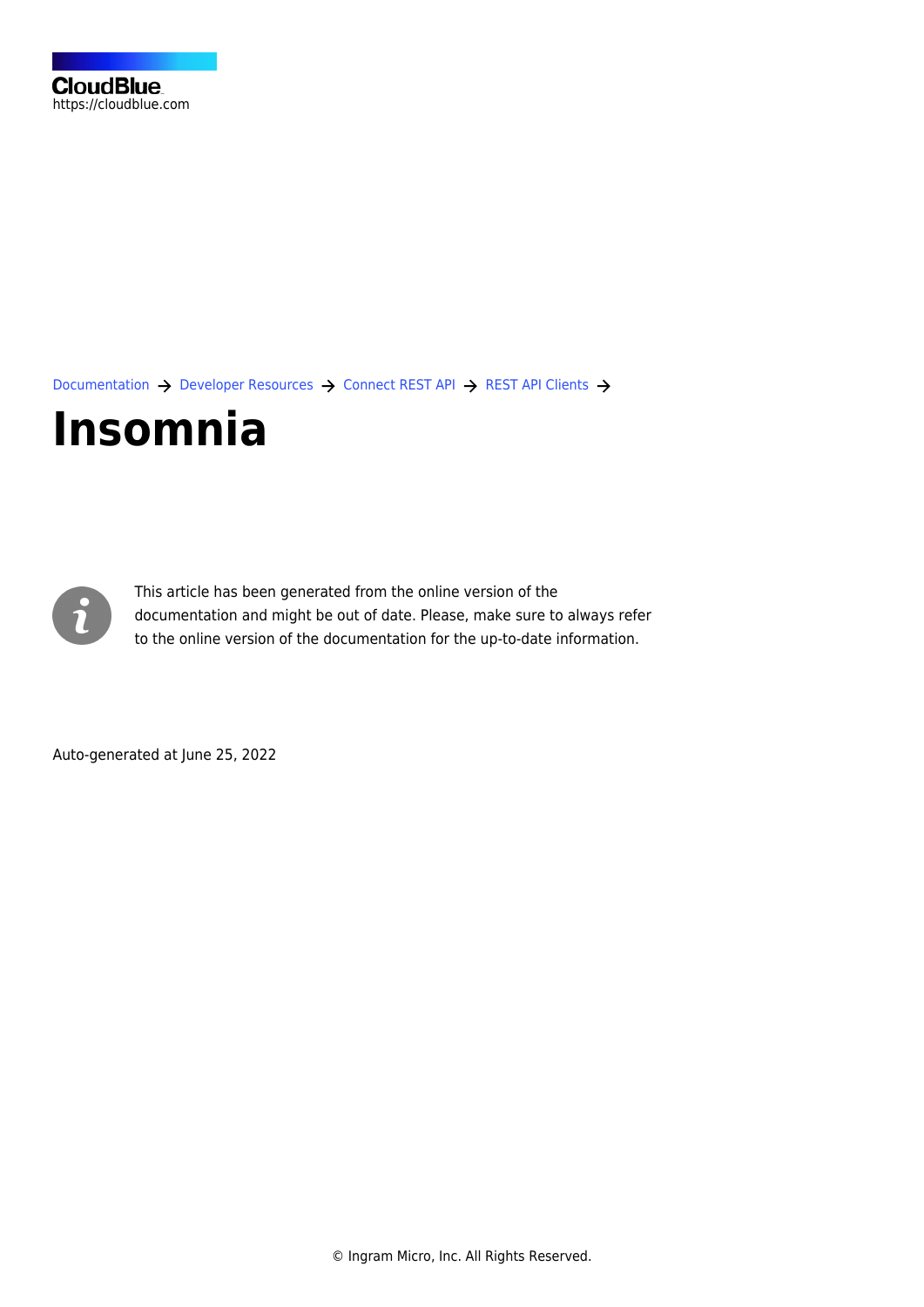

This article describes how to successfully import API specification to Insomnia and how to start working with the Connect API.

#### **Prerequisites**

Before starting to work with the Insomnia client, make sure that all [prerequisites](https://connect.cloudblue.com/community/api/rest-clients/) are met.

Specifically, it is required to create a **Custom** token on Connect, assign required permissions and copy your **API Key/Handle** value.

Additionally, make sure that Insomnia uses correct **API endpoint** for making calls.

### **API Specification Import**

Before starting to work with Insomnia, it is recommended to familiarize yourself API specification via the [Open API specification](https://connect.cloudblue.com/community/api/openapi/) page. This page also allows accessing specification URL and downloading specification file.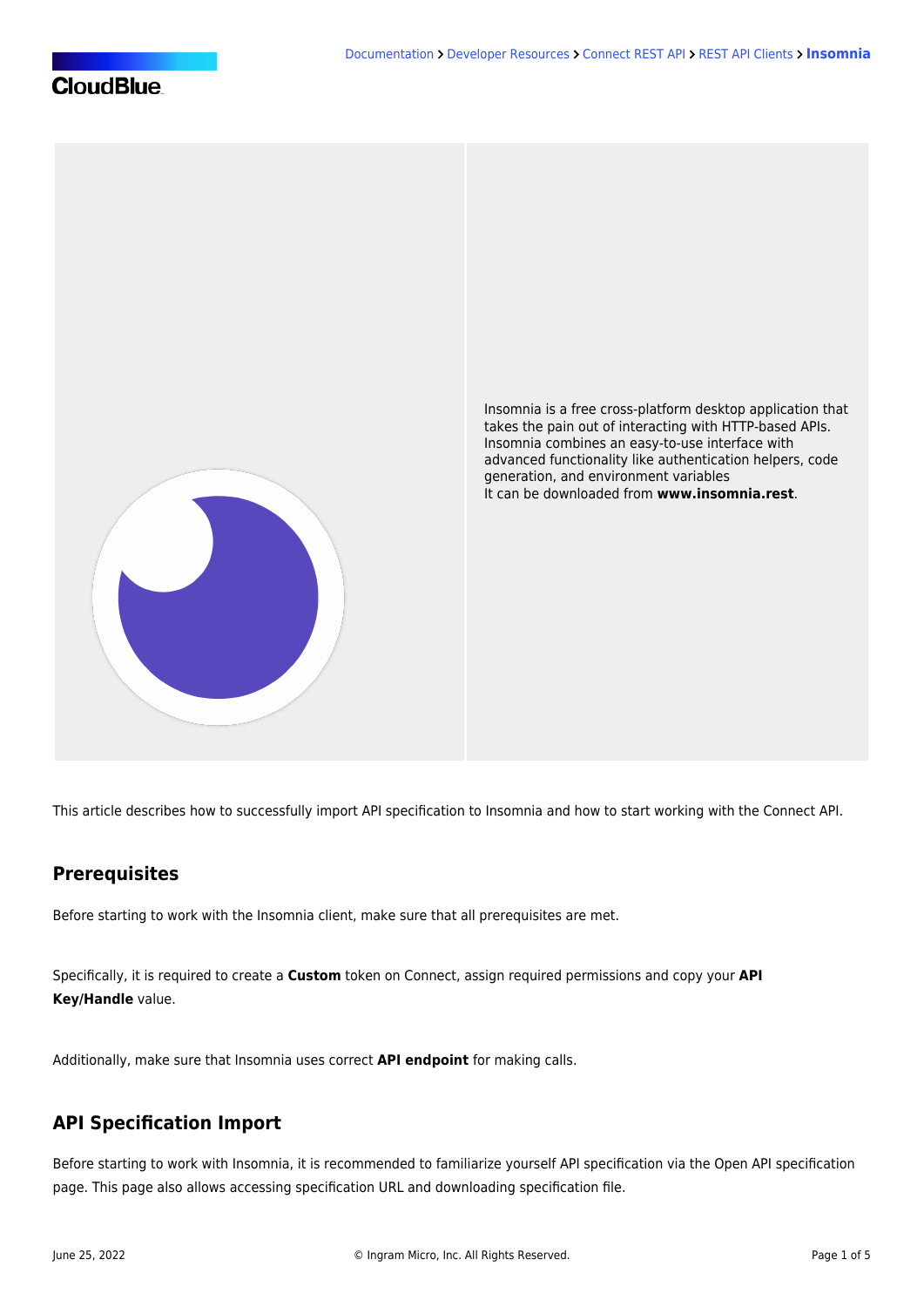

# **CloudBlue**

Import API specification to the Insomnia client as described below:

| $\bigcirc$ Insomnia $\overline{\phantom{a}}$ |                                                            |         |                    |                 |                                                                                                                                                               | $\bullet$ $\bullet$                                                                         |
|----------------------------------------------|------------------------------------------------------------|---------|--------------------|-----------------|---------------------------------------------------------------------------------------------------------------------------------------------------------------|---------------------------------------------------------------------------------------------|
| Dashboard                                    |                                                            | Filter. |                    |                 | $\begin{array}{c c c c c c} \hline \rule{0pt}{16pt} & \multicolumn{1}{c }{\bullet} & \multicolumn{1}{c }{\bullet} & \multicolumn{1}{c }{\bullet} \end{array}$ |                                                                                             |
|                                              |                                                            |         |                    |                 | NEW                                                                                                                                                           |                                                                                             |
|                                              |                                                            |         |                    |                 | Design Document                                                                                                                                               |                                                                                             |
|                                              |                                                            |         |                    |                 | $\equiv$ Request Collection                                                                                                                                   |                                                                                             |
|                                              |                                                            |         |                    |                 | IMPORT FROM                                                                                                                                                   |                                                                                             |
|                                              |                                                            |         |                    |                 | $+$ File                                                                                                                                                      |                                                                                             |
|                                              |                                                            |         |                    |                 | % URL                                                                                                                                                         |                                                                                             |
|                                              |                                                            |         |                    |                 | <b>B</b> Clipboard                                                                                                                                            |                                                                                             |
|                                              |                                                            |         |                    |                 | $P$ Git Clone                                                                                                                                                 |                                                                                             |
|                                              |                                                            |         |                    |                 |                                                                                                                                                               |                                                                                             |
|                                              |                                                            |         |                    |                 |                                                                                                                                                               |                                                                                             |
|                                              |                                                            |         |                    |                 |                                                                                                                                                               |                                                                                             |
|                                              |                                                            |         |                    |                 |                                                                                                                                                               |                                                                                             |
|                                              |                                                            |         |                    |                 |                                                                                                                                                               |                                                                                             |
|                                              |                                                            |         |                    |                 |                                                                                                                                                               |                                                                                             |
|                                              |                                                            |         |                    |                 |                                                                                                                                                               |                                                                                             |
|                                              |                                                            |         |                    |                 |                                                                                                                                                               |                                                                                             |
|                                              |                                                            |         |                    |                 |                                                                                                                                                               |                                                                                             |
|                                              |                                                            |         |                    |                 |                                                                                                                                                               |                                                                                             |
|                                              |                                                            |         |                    |                 |                                                                                                                                                               |                                                                                             |
|                                              | 0 Documents                                                |         |                    |                 |                                                                                                                                                               |                                                                                             |
| $\bigcirc$ Insomnia $\neq$ $\Diamond$        |                                                            |         |                    |                 |                                                                                                                                                               | $\begin{array}{cc} \langle \mathfrak{D} \rangle & \langle \mathfrak{D} \rangle \end{array}$ |
| Dashboard                                    | Import As                                                  |         |                    |                 | $\ddot{\phi}$                                                                                                                                                 |                                                                                             |
|                                              | How would you like to import "CloudBlue Connect API 24.0"? |         |                    |                 |                                                                                                                                                               |                                                                                             |
|                                              |                                                            |         | Request Collection | Design Document |                                                                                                                                                               |                                                                                             |
|                                              |                                                            |         |                    |                 |                                                                                                                                                               |                                                                                             |
|                                              |                                                            |         |                    |                 |                                                                                                                                                               |                                                                                             |
|                                              |                                                            |         |                    |                 |                                                                                                                                                               |                                                                                             |
|                                              |                                                            |         |                    |                 |                                                                                                                                                               |                                                                                             |
|                                              |                                                            |         |                    |                 |                                                                                                                                                               |                                                                                             |
|                                              |                                                            |         |                    |                 |                                                                                                                                                               |                                                                                             |
|                                              |                                                            |         |                    |                 |                                                                                                                                                               |                                                                                             |
|                                              |                                                            |         |                    |                 |                                                                                                                                                               |                                                                                             |
|                                              |                                                            |         |                    |                 |                                                                                                                                                               |                                                                                             |
|                                              |                                                            |         |                    |                 |                                                                                                                                                               |                                                                                             |
|                                              |                                                            |         |                    |                 |                                                                                                                                                               |                                                                                             |
|                                              |                                                            |         |                    |                 |                                                                                                                                                               |                                                                                             |
|                                              |                                                            |         |                    |                 |                                                                                                                                                               |                                                                                             |
|                                              |                                                            |         |                    |                 |                                                                                                                                                               |                                                                                             |
|                                              |                                                            |         |                    |                 |                                                                                                                                                               |                                                                                             |
|                                              |                                                            |         |                    |                 |                                                                                                                                                               |                                                                                             |
|                                              | 0 Documents                                                |         |                    |                 |                                                                                                                                                               |                                                                                             |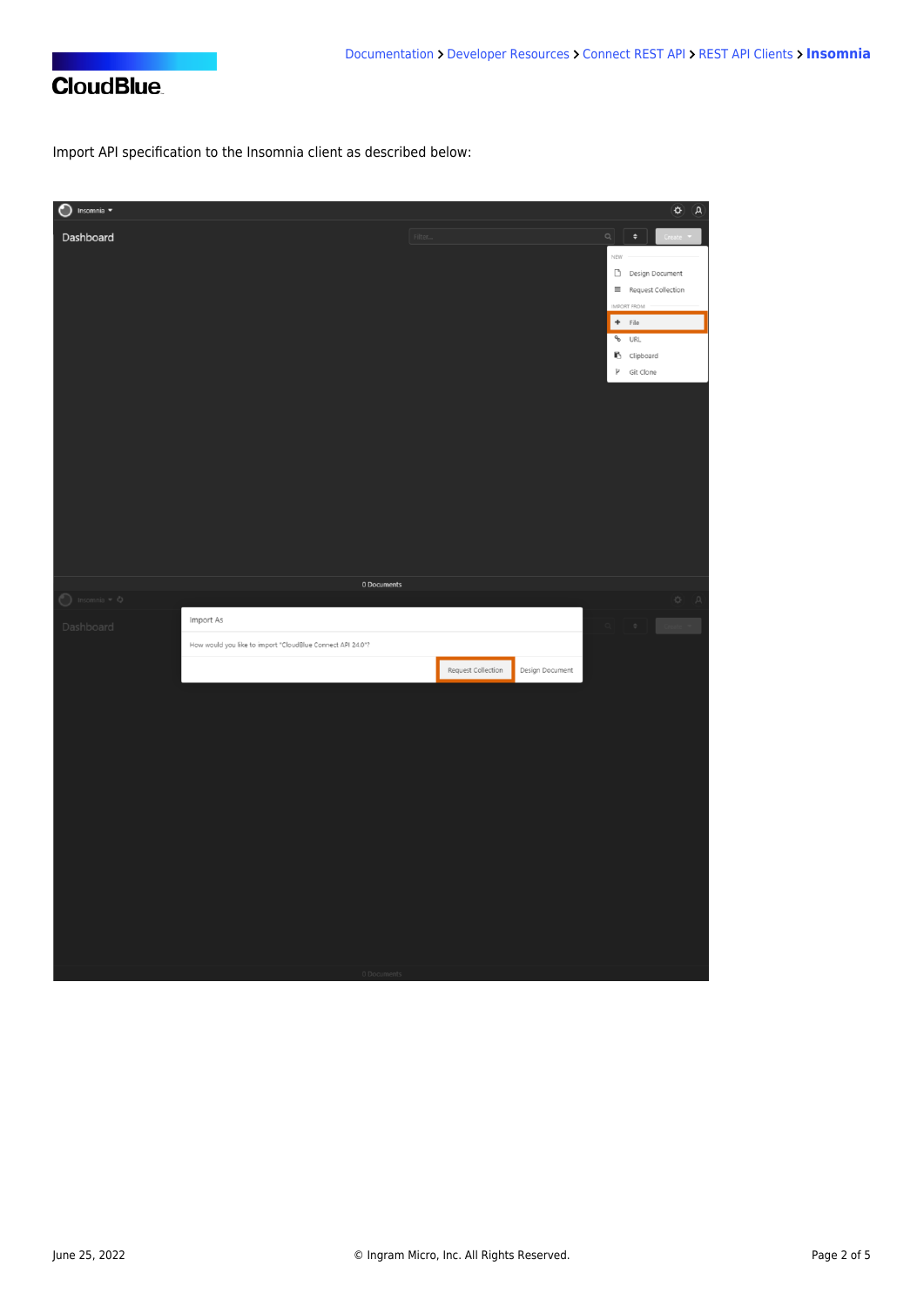## **CloudBlue**



- 1. Click on the arrow next to the Create button on the Insomnia interface.
- 2. Select **Import From File** to import your downloaded API specification file. Alternatively, choose **Import From – URL** to paste the specification URL.
- 3. Click **Request Collection** once the client prompts to select one of the import as options.

Therefore, API specification will be successfully imported to Insomnia. Access this specification by selecting the CloudBlue Connect API collection from the dashboard.

#### **Environment Configuration**

Once the API specification is imported successfully, it is required to access your created collection and edit the Open API environment. The following instructions showcase how to successfully configure the required environment: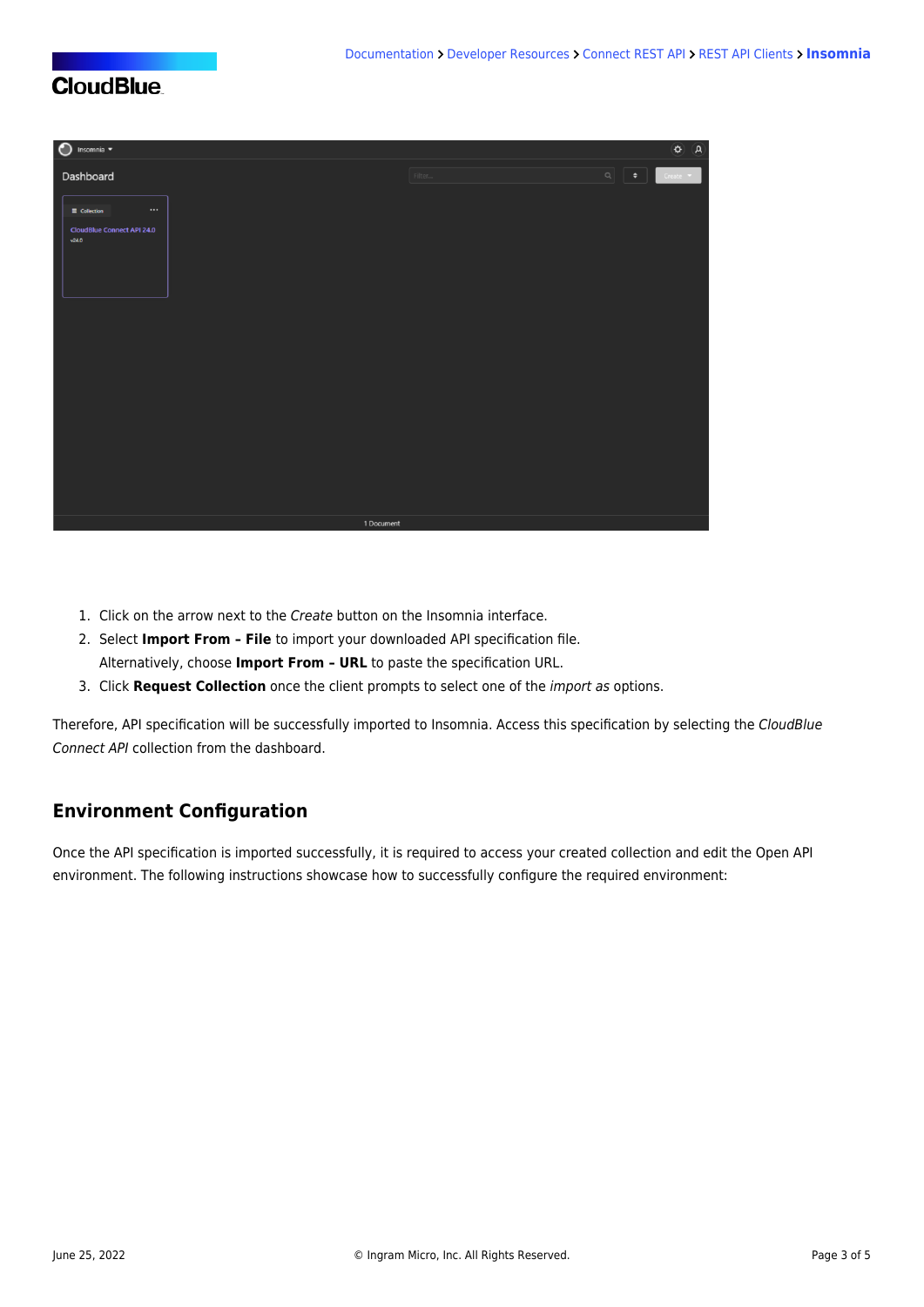# **CloudBlue**

| Insomnia / CloudBlue Connect API 24.0                                   |                                                                                                                                                                                                                                   | $\phi$<br>(A)                                  |  |
|-------------------------------------------------------------------------|-----------------------------------------------------------------------------------------------------------------------------------------------------------------------------------------------------------------------------------|------------------------------------------------|--|
| OpenAPI env <<br>Cookies                                                |                                                                                                                                                                                                                                   |                                                |  |
| ACTIVATE ENVIRONMENT                                                    |                                                                                                                                                                                                                                   |                                                |  |
| X Use OpenAPI env                                                       |                                                                                                                                                                                                                                   |                                                |  |
| No Environment                                                          |                                                                                                                                                                                                                                   |                                                |  |
| GENERAL                                                                 |                                                                                                                                                                                                                                   |                                                |  |
| $\boldsymbol{\mathcal{F}}$ Manage Environments<br>$Ctrl + E$            |                                                                                                                                                                                                                                   |                                                |  |
| $\square$ Auth                                                          |                                                                                                                                                                                                                                   |                                                |  |
| $\Box$ Catalog                                                          |                                                                                                                                                                                                                                   |                                                |  |
| $\Box$ Contracts                                                        | New Request<br>$Ctrl + N$                                                                                                                                                                                                         |                                                |  |
| $\Box$ Conversations                                                    | Switch Requests<br>$ctr1 + P$                                                                                                                                                                                                     |                                                |  |
| $\Box$ Customers                                                        | <b>Edit Environments</b>                                                                                                                                                                                                          |                                                |  |
| D DevOps                                                                | $Ctrl + E$                                                                                                                                                                                                                        |                                                |  |
| $\Box$ Domains                                                          |                                                                                                                                                                                                                                   |                                                |  |
| $\Box$ Extensions                                                       | Import from File<br>New Request                                                                                                                                                                                                   |                                                |  |
|                                                                         |                                                                                                                                                                                                                                   |                                                |  |
| $\square$ Files                                                         |                                                                                                                                                                                                                                   |                                                |  |
| $\Box$ General Collections                                              |                                                                                                                                                                                                                                   |                                                |  |
| $\square$ Helpdesk                                                      |                                                                                                                                                                                                                                   |                                                |  |
| $\square$ Hubs                                                          |                                                                                                                                                                                                                                   |                                                |  |
| $\Box$ Listings                                                         |                                                                                                                                                                                                                                   |                                                |  |
| $\square$ Marketplaces                                                  |                                                                                                                                                                                                                                   |                                                |  |
|                                                                         |                                                                                                                                                                                                                                   | $\phi$ $\alpha$                                |  |
| Manage Environments                                                     |                                                                                                                                                                                                                                   | $\pmb{\times}$                                 |  |
| Base Environment @                                                      | OpenAPI env                                                                                                                                                                                                                       | @ Duplicate<br>Ė.<br>$\bullet$ Color $\bullet$ |  |
|                                                                         | $1$ - $\{$                                                                                                                                                                                                                        |                                                |  |
| Sub Environments $\circ$ -                                              | <sup>\</sup> "scheme": "https",<br>"base_path": "/public/v1",<br>"host": "api.connect.cloudblue.com",<br>"authorization": "Apikey SU-555-123-456:qwertyuiop12asdfghjkl34zxc"<br>$\,2$<br>$\ensuremath{\mathrel{\mathop:}}\xspace$ |                                                |  |
| OpenAPI env<br>$\blacksquare$                                           | $\ensuremath{\mathnormal{\triangleleft}}$<br>$\mathbb S$                                                                                                                                                                          |                                                |  |
|                                                                         | $6 - \}$                                                                                                                                                                                                                          |                                                |  |
|                                                                         |                                                                                                                                                                                                                                   |                                                |  |
|                                                                         |                                                                                                                                                                                                                                   |                                                |  |
|                                                                         |                                                                                                                                                                                                                                   |                                                |  |
|                                                                         |                                                                                                                                                                                                                                   |                                                |  |
|                                                                         |                                                                                                                                                                                                                                   |                                                |  |
|                                                                         |                                                                                                                                                                                                                                   |                                                |  |
|                                                                         |                                                                                                                                                                                                                                   |                                                |  |
|                                                                         |                                                                                                                                                                                                                                   |                                                |  |
|                                                                         |                                                                                                                                                                                                                                   |                                                |  |
|                                                                         |                                                                                                                                                                                                                                   |                                                |  |
|                                                                         |                                                                                                                                                                                                                                   |                                                |  |
|                                                                         |                                                                                                                                                                                                                                   |                                                |  |
| * Environment data can be used for Nunjucks Templating in your requests |                                                                                                                                                                                                                                   | Done                                           |  |
|                                                                         |                                                                                                                                                                                                                                   |                                                |  |

- 1. Click on the selected environment (OpenAPI env) at the upper left corner of the Insomnia interface.
- 2. Select **Manage Environments** under General.
- 3. Edit the OpenAPI environment within Sub Environments as follows:
	- **host**: Make sure that provided host includes correct API endpoint.
	- **authorization**: Paste your API Key/Handle value.
- 4. Click **Done** to save your environment configuration.

Thus, it will be possible to test out your configuration and start working with the Insomnia client.